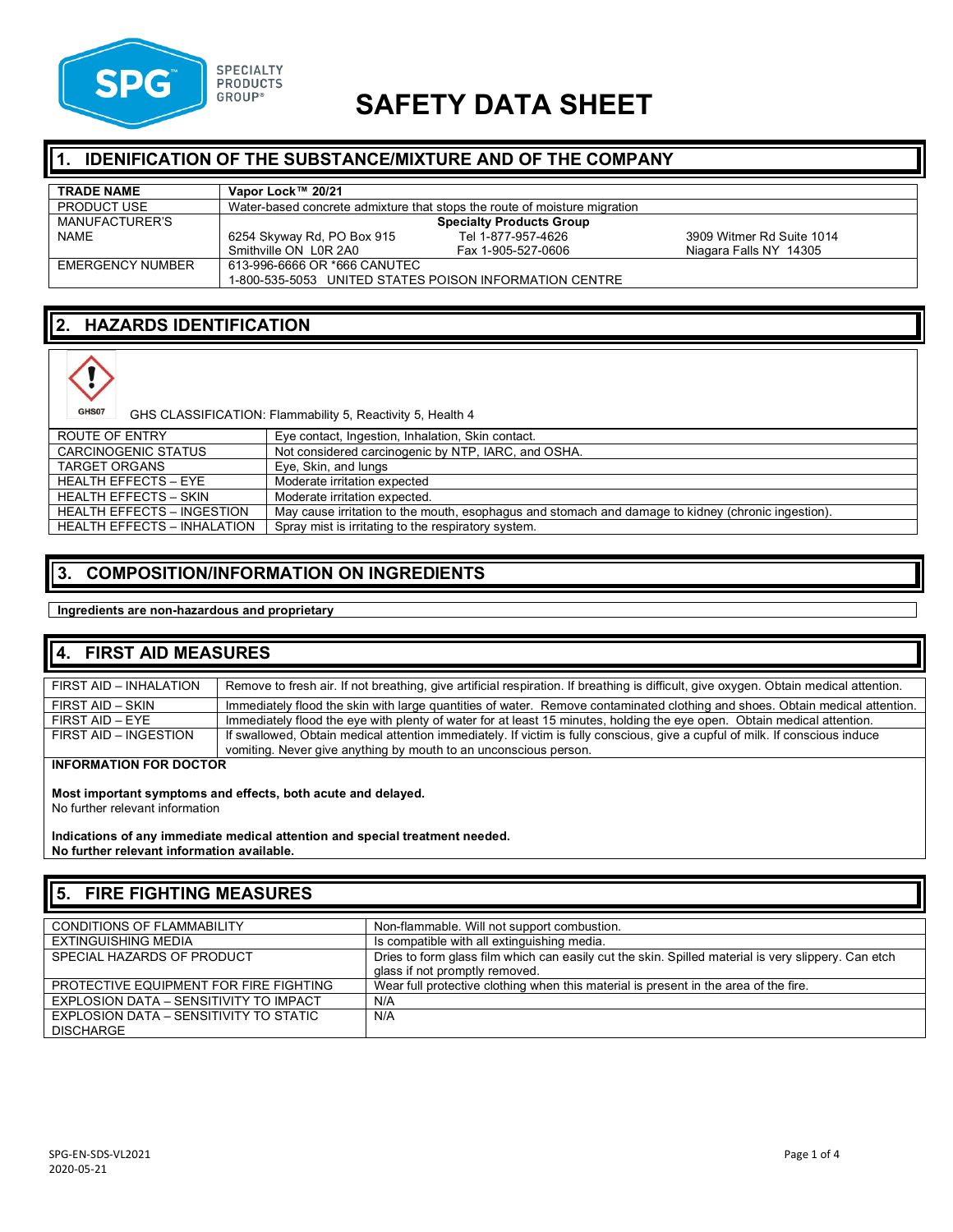## **VAPOR LOCK™ 20/21**

#### **6. ACCIDENTALRELEASE MEASURES**

| <b>SPILL PROCEDURES</b> | Small spills – Mop up and neutralize liquid, dispose in accordance with federal, provincial and local regulations or  |
|-------------------------|-----------------------------------------------------------------------------------------------------------------------|
|                         | permits.                                                                                                              |
|                         | Large spills – Isolate hazard area. Do not touch or walk through spilled material. Isolate, dike and store discharged |
|                         | material, if possible. Use sand or earth to contain material. If containment is impossible, neutralize contaminated   |
|                         | area and flush with large quantities of water.                                                                        |
| PERSONAL PRECAUTIONS    | Wear chemical goggles, body-covering protective clothing, chemical resistant gloves and rubber boots. Use a           |
|                         | NIOSH-approved dust and mist respirator where spray mist occurs.                                                      |
| ENVIRONMENTAL           | Prevent the material from entering drains or watercourses. Notify authorities if spill has entered watercourse or     |
| <b>PRECAUTIONS</b>      | sewer.                                                                                                                |
|                         |                                                                                                                       |

#### **REFERENCES TO OTHER SECTIONS**

See Section 7 for information on safe handling

See Section 8 for information on personal protection equipment

See Section 13 for disposal information

#### **7. HANDLING AND STORAGE**

HANDLING Avoid contact with eyes, skin and clothing. Avoid breathing mist. Keep container closed. Promptly clean up spills.<br>STORAGE Keep container closed. Store in clean steel or plastic containers. Separate from acids, re Keep container closed. Store in clean steel or plastic containers. Separate from acids, reactive metals and ammonium salts. Storage temperature 0-95 deg C. Do not store in aluminum, fiberglass, copper, brass, zinc or galvanized containers.

#### **INFORMATION ABOUT PROTECTION AGAINST EXPLOSION AND FIRE**

Keep ignition sources away – Do not smoke Protect against electrostatic charges

#### **SPECIFIC END USE(S)**

No further relevant information available

#### **8. EXPOSURE CONTROLS/PERSONAL PROTECTION**

| <b>ENGINEERING CONTROL</b><br><b>MEASURES</b> | Use with adequate ventilation. Keep containers closed. Safety shower and eyewash fountain should be within direct<br>access. |
|-----------------------------------------------|------------------------------------------------------------------------------------------------------------------------------|
|                                               |                                                                                                                              |
| <b>RESPIRATORY PROTECTION</b>                 | Use a NIOSH-approved dust and mist respirator where spray mist occurs. Observe Provincial regulations for                    |
|                                               | respiratory use.                                                                                                             |
| <b>HAND PROTECTION</b>                        | Full-length gloves should be worn during all handling operations. Neoprene gloves.                                           |
| EYE PROTECTION                                | Chemical goggles should be worn during all handling operations to protect against splashing.                                 |
| <b>BODY PROTECTION</b>                        | Discard contaminated protective equipment. If there is danger of splashing, wear overall or apron.                           |
| PROTECTION DURING                             | During application, adequate ventilation must be provided. Mix in a well-ventilated area. If ventilation is poor, wear       |
| <b>APPLICATION</b>                            | respiratory protection. Dries to form glass film which can easily cut the skin. Spilled material is very slippery. Can etch  |
|                                               | glass if not promptly removed.                                                                                               |

#### **9. PHYSICAL AND CHEMICAL PROPERTIES**

| PHYSICAL STATE                        | Liquid          |
|---------------------------------------|-----------------|
| <b>ODOR &amp; APPEARANCE</b>          | Odorless, clear |
| ODOR THRESHOLD (ppm)                  | <b>NA</b>       |
| <b>SPECIFIC GRAVITY</b>               | $1.2 - 1.3$     |
| VAPOR DENSITY (AIR = 1)               | ND.             |
| VAPOR PRESSURE 20°C                   | <b>ND</b>       |
| <b>EVAPORATION RATE</b>               | ND.             |
| <b>BOILING POINT (°C)</b>             | <b>ND</b>       |
| FREEZING POINT (°C)                   | <b>ND</b>       |
| pH                                    | $10 - 12$       |
| COEFFICIENT OF WATER/OIL DISTRIBUTION | ND.             |
| SOLUBILITY IN WATER                   | Miscible        |
| $\overline{V}OC$ (g/l)                | 0               |
| FLASH POINT (PMCC) (°C/°F)            | Non-flammable.  |
| UPPER FLAMMABLE LIMIT %VOL            | NA.             |
| LOWER FLAMMABLE LIMIT %VOL            | <b>NA</b>       |
| AUTOIGNITION TEMP (°C/°F)             | <b>NA</b>       |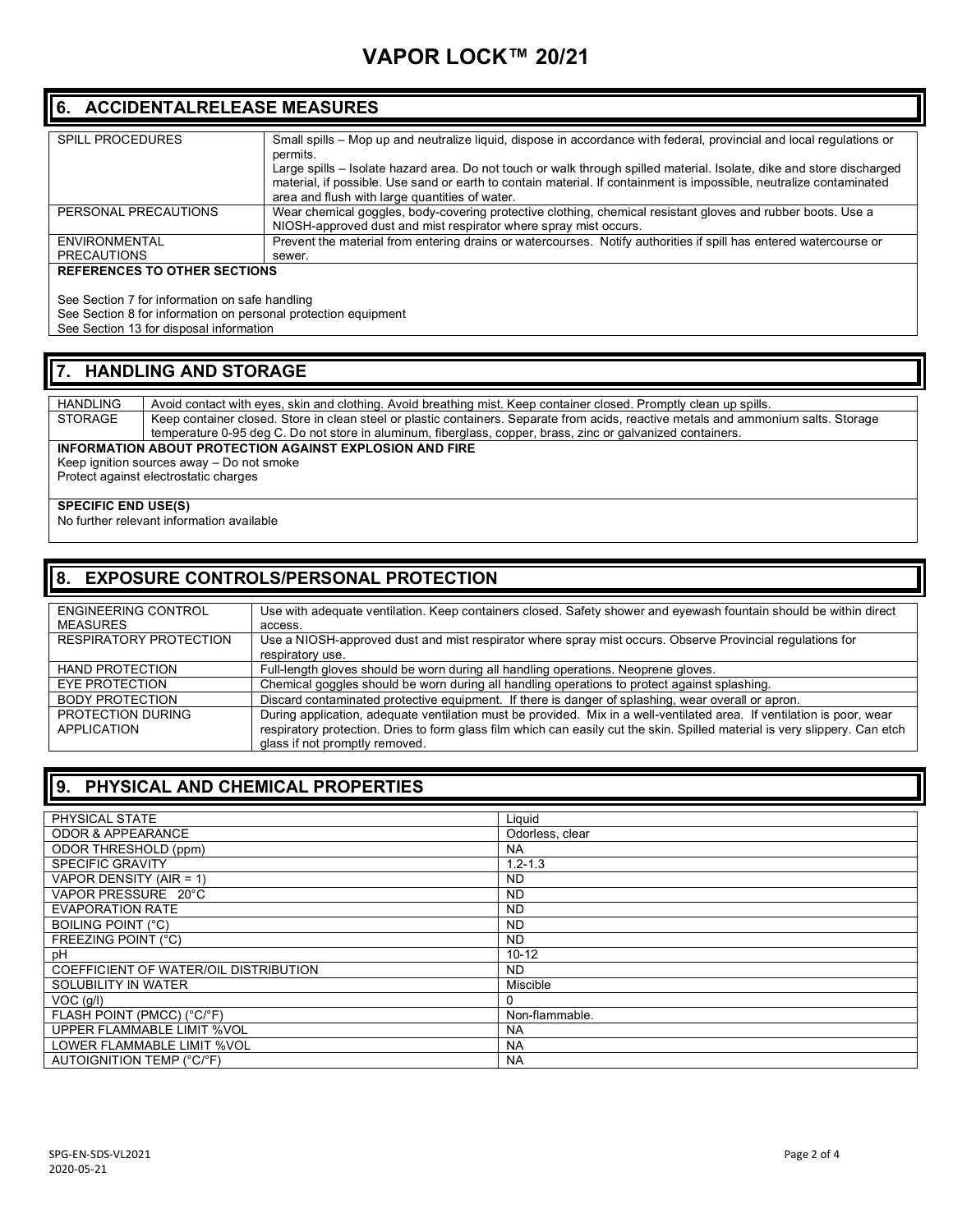## **VAPOR LOCK™ 20/21**

## **10. STABILITY AND REACTIVITY**

| <b>STABILITY</b>                        | Stable under normal conditions                                                                  |
|-----------------------------------------|-------------------------------------------------------------------------------------------------|
| CONDITIONS TO AVOID                     | Do Not Freeze                                                                                   |
| MATERIALS TO AVOID                      | Gels and can generate heat when mixed with acid. May react with ammonium salts resulting in     |
|                                         | evolution of ammonia gas. Flammable hydrogen gas may be produced on contact with aluminum, tin, |
|                                         | lead and zinc. May react with strong oxidizing agents.                                          |
| HAZARDOUS POLYMERIZATION                | Will not occur.                                                                                 |
| <b>HAZARDOUS DECOMPOSITION PRODUCTS</b> | Hydrogen gas.                                                                                   |

### **11. TOXICOLOGICAL INFORMATION**

| EFFECTS OF ACUTE EXPOSURE            | Irritation to the eyes and skin is expected. Irritation and burning sensation of mouth, throat, nausea,<br>vomiting and abdominal pain. On inhalation of liquid will cause irritation to mucous membranes,<br>coughing and wheezing. |
|--------------------------------------|--------------------------------------------------------------------------------------------------------------------------------------------------------------------------------------------------------------------------------------|
| EFFECTS OF CHRONIC EXPOSURE          | May cause dermatitis and irritation on repeated contact.                                                                                                                                                                             |
| <b>EXPOSURE LIMITS</b>               | NA                                                                                                                                                                                                                                   |
| <b>IRRITANCY</b>                     | Moderate irritation expected                                                                                                                                                                                                         |
| <b>SENSITIZATION</b>                 | <b>ND</b>                                                                                                                                                                                                                            |
| <b>CARCINOGENICITY</b>               | Not listed as a carcinogen by IARC, NTP or OSHA.                                                                                                                                                                                     |
| REPRODUCTIVE TOXICITY                | <b>ND</b>                                                                                                                                                                                                                            |
| <b>TERATOGENICITY</b>                | <b>ND</b>                                                                                                                                                                                                                            |
| <b>MUTAGENICITY</b>                  | <b>ND</b>                                                                                                                                                                                                                            |
| TOXICOLOGICALLY SYNERGISTIC PRODUCTS | <b>ND</b>                                                                                                                                                                                                                            |

### **12. ECOLOGICAL INFORMATION**

| <b>MOBILITY</b>                           | Sinks and mixes with water. Diluted material rapidly depolymerizes to yield dissolved silica in a form |
|-------------------------------------------|--------------------------------------------------------------------------------------------------------|
|                                           |                                                                                                        |
|                                           | that is indistinguishable from natural dissolved silica.                                               |
| PERSISTENCE/DEGRADABILITY                 | This product is not persistent in aquatic systems, but its high pH when undiluted or un-neutralized is |
|                                           | harmful to aquatic life. Full ecological impact has not been determined.                               |
| <b>BIOACCUMULATION</b>                    | Neither silica nor sodium will appreciably bioconcentrate up the food chain.                           |
| <b>ECOTOXICITY</b>                        | The following data is reported for sodium silicate on a 100% basis:                                    |
|                                           | A 96-hour median tolerance for: Fish (Gambusia affnis) of 2320 ppm; Water fleas (Daphnia magna) of     |
|                                           | 247 ppm; Snail eggs (Lymnea) of 632 ppm; (Amphipoda) of 160 ppm.                                       |
| <b>RESULTS of PBT and vPvB Assessment</b> |                                                                                                        |

#### **RESULTS of PBT and vPvB Assessment**

**PBT:** N/A **vPvB**: N/A

### **13. DISPOSAL CONSIDERATIONS**

| PRODUCT DISPOSAL     | Absorb product on an inert material (sand or earth) and transfer absorbed product into a waste container. Dispose |
|----------------------|-------------------------------------------------------------------------------------------------------------------|
|                      |                                                                                                                   |
|                      | of in accordance with all applicable local and national regulations.                                              |
| CONTAINER DISPOSAL   | Labels should not be removed from containers until they have been cleaned. Empty containers may contain           |
|                      | hazardous residues. Dispose of containers with care.                                                              |
| UNCLEANED PACKAGINGS |                                                                                                                   |

**Recommendation:** Disposal must be made according to official regulations

#### **14. TRANSPORTATION INFORMATION**

| <b>CANADA</b>                              | <b>TDG CLASSIFICATION</b>         |
|--------------------------------------------|-----------------------------------|
| <b>HAZARD LABEL</b><br><b>NOT REQUIRED</b> | NOT REGULATED, Keep from freezing |
| MARINE POLLUTANT                           | <sub>NO</sub>                     |
| SPECIFIC PRECAUTIONS FOR USER              | M/A                               |